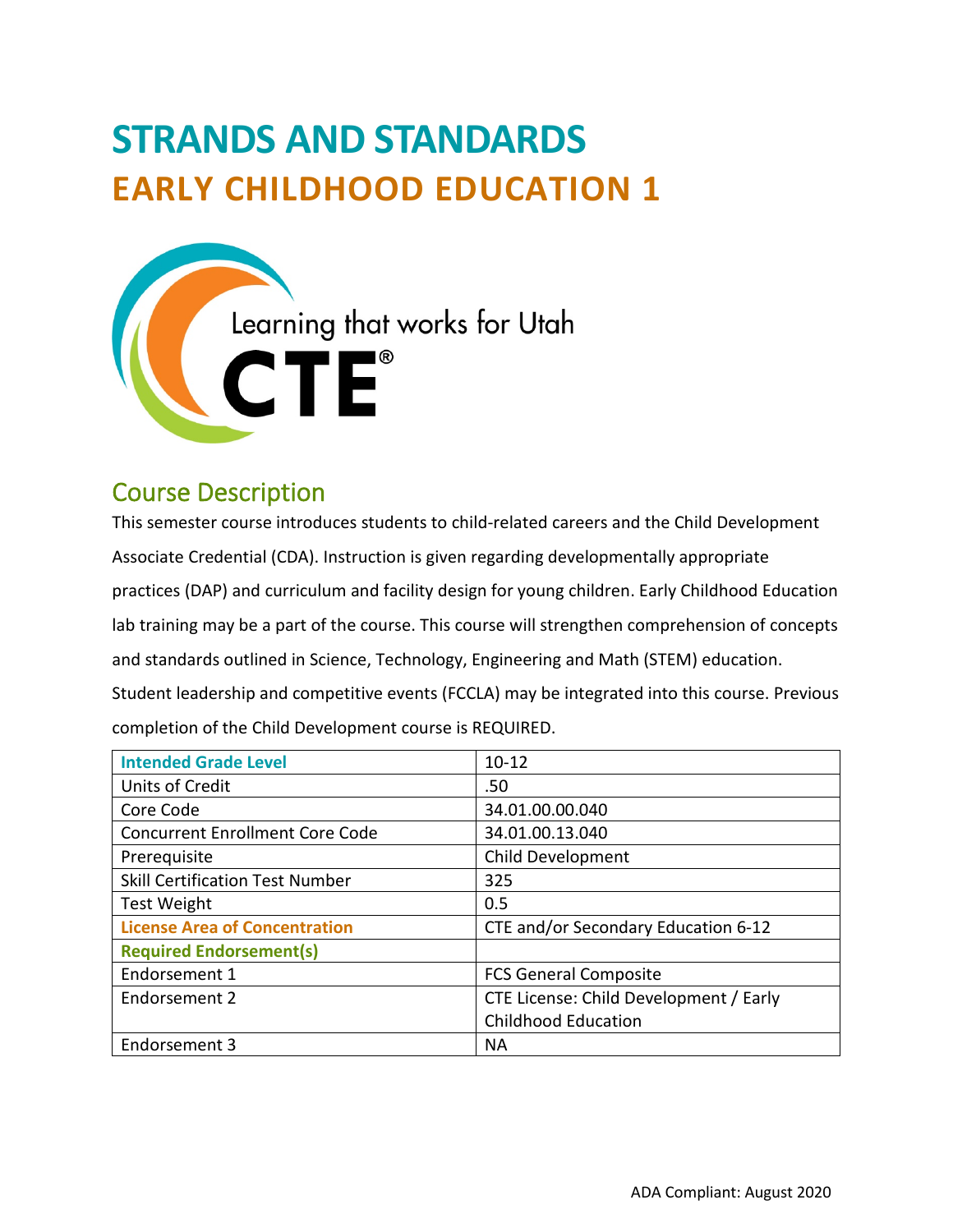## STRAND 1

### **Students will identify and/or demonstrate Developmentally Appropriate Practices (DAP).**

## Standard 1

Identify developmentally appropriate (DAP) activities for young children.

- Define developmentally appropriate practices (DAP)
- NAEYC- National Association for the Education of Young Children
	- Developmentally appropriate practice is designed to meet children "where they are, both as individuals and as part of a group"
- 3 Core Considerations of DAP
	- Knowing about child development and learning
	- Knowing what is individually appropriate
	- Knowing what is culturally appropriate
	- See [naeyc.org](https://naeyc.org) for more information
- Other DAP considerations
	- • Concrete- children learn through hands on activities, trial and error, and sensory input
	- • Age appropriate- a predictable sequence of stages (milestones) are uses as a guideline
	- Individually appropriate- teachers use observations, evaluations and the individual needs and interests of the child to influence activities
	- learners that is multicultural, nonsexist and differing abilities • Culturally appropriate- teachers are aware and support a community of
	- • Flexible- children have free choice to move freely between activities, they are given time to explore
	- Real, relevant and relatable- activities and lessons have an impact on a child's life and they can connect
	- Intentional teaching- play with a purpose
	- Language- high quality learning environments encourage children to ask questions, discuss ideas and add comments
- Social Development Theory, Lev Vygotsky
	- Social learning and cognitive development are intertwined
	- Zone of Proximal Development- this is the distance between a child's ability to attain a skill with guidance and the child's ability to solve the problem independently.
	- Scaffolding- guiding the child to support their learning, adults support learning through clues, modeling, promoting curiosity, or creating active experiences to stretch the child's skill
- Types of learning
	- Child-directed or Child-initiated- a child decides what to do, the idea and the materials to use, the adult supports learning by following their lead
	- Teacher directed- a teacher decides what to do and how to do it (i.e. circle time, teaching a new game, teacher directed steps, routines, etc.)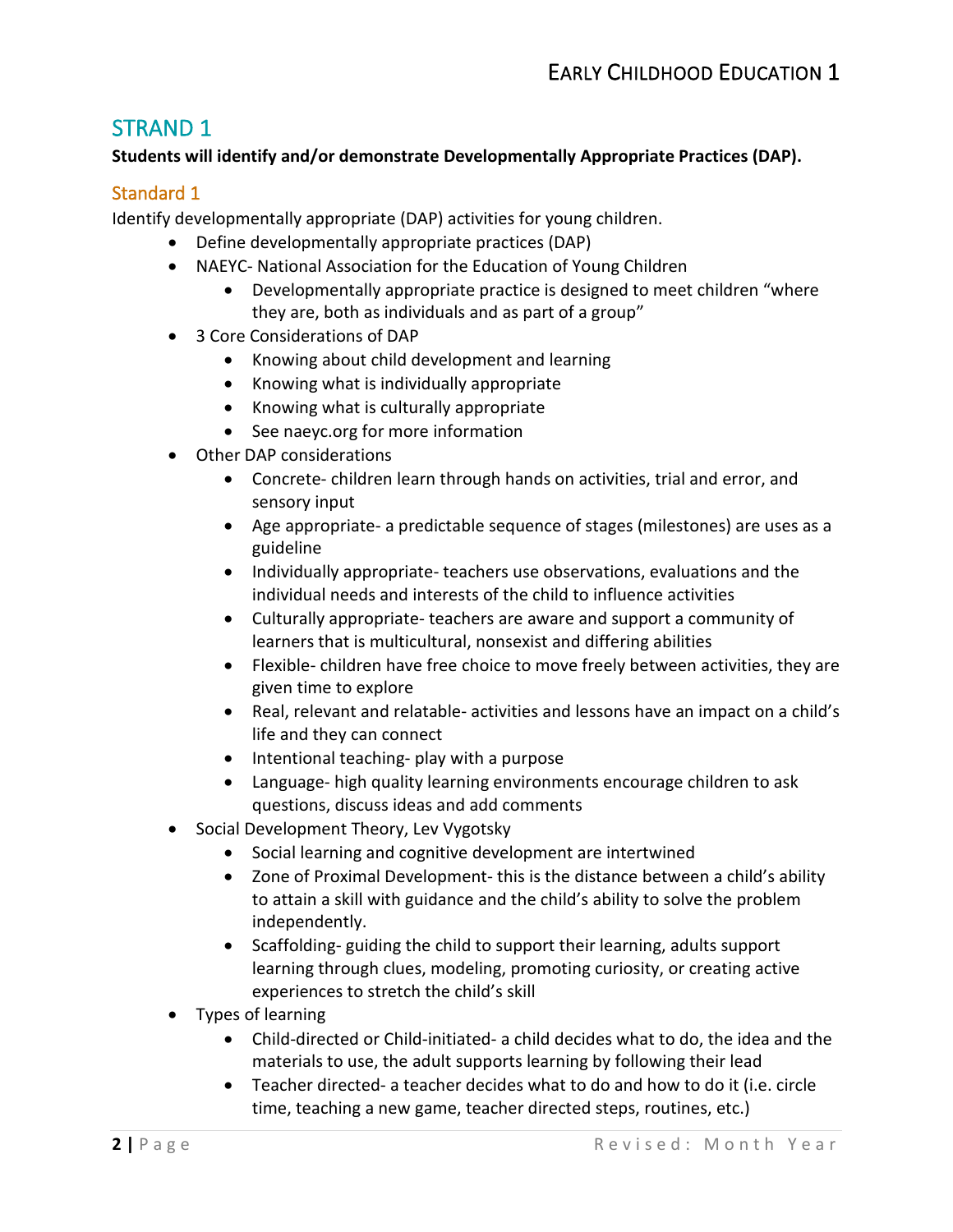- Learning Styles
	- Theory of Multiple Intelligences, Howard Gardner



- Active vs. passive learning
	- • Active learning- being actively involved and engaged in the learning by doing, seeing and thinking; it is hands-on and active
	- Passive learning- sitting and listening without interaction with others, the instructor or manipulative objects (ex. puppet show)
- Positive questioning techniques
	- answer, this is the ideal. Use the 5 W's (who, what, where, when, why and how) to begin a question so children can answer with more description. • Open-ended questions- asking questions that require more than a yes or no
	- These limit or end conversations, discussions and learning. Not an effective • Close-ended questions- questions that require only a "yes" or "no" response. method unless it is followed by an open-ended question.

## Standard 2

Interpret positive guidance techniques for preschoolers.

- Review guidance, discipline, and punishment
	- Guidance: continual long-term influence on behavior. The act or function of • guiding through example, words, and actions. Giving advice or counseling. Helping, teaching, showing. Can be positive or negative
	- Discipline: Behavior modification when needed; to teach and train a behavior by instruction and exercise in accordance with rules and conduct.
	- Discipline should be firm, fair and friendly.
	- Punishment: A penalty inflicted for wrongdoing, a crime or offense. Physical or verbal attacks. Might teach obedience to authority (out of fear), but not but it does not teach self-discipline. Demeans the child and negatively • self-control, which enhances self-respect. May restrain a child temporarily, affects the relationship
	- Distinguish between punishment and discipline/guidance techniques
	- Self-discipline is the overall goal of guidance and discipline. The ability for the • child or person to direct their own behavior and not to be directed upon
	- Children may rebel when parents punish rather than discipline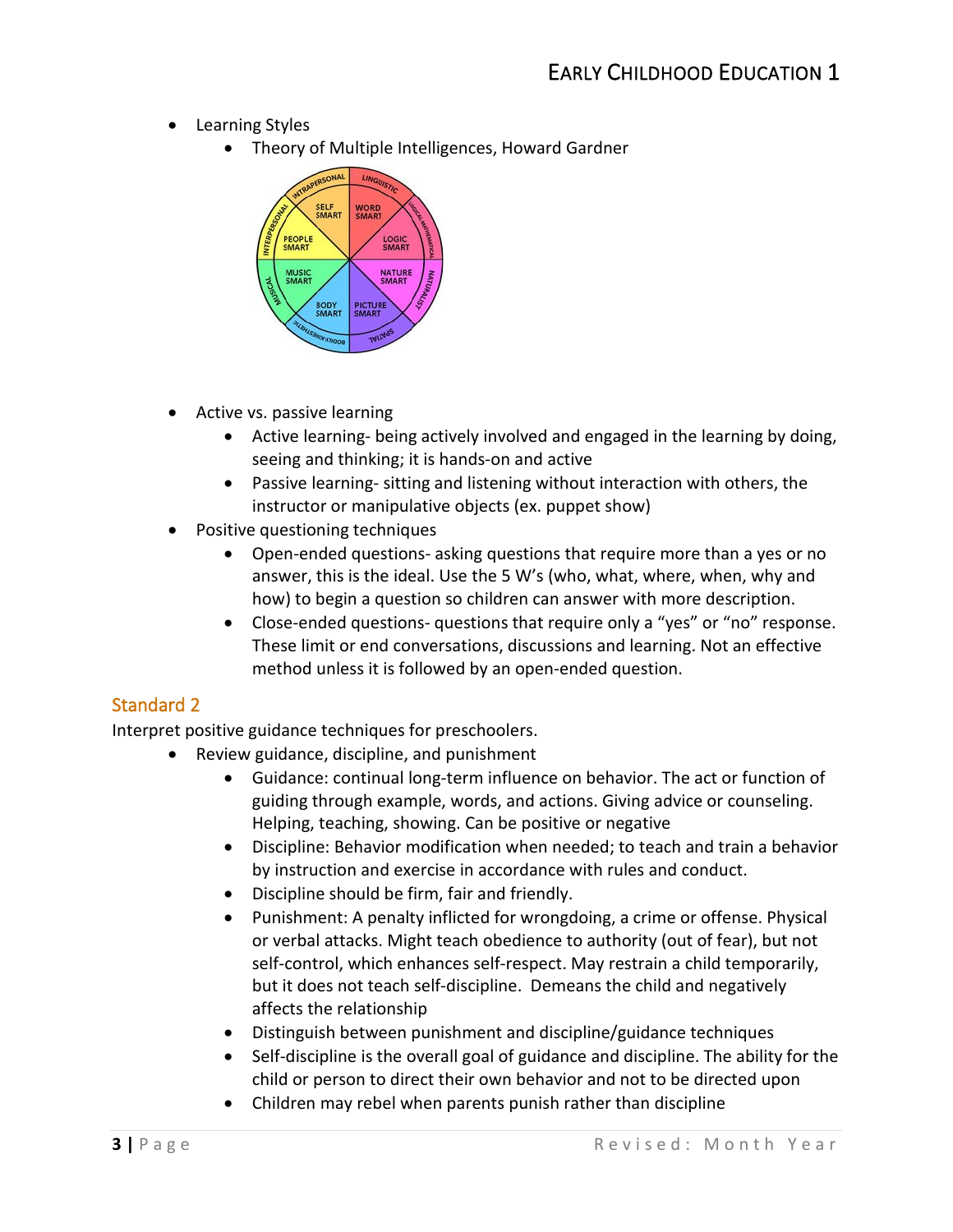- Adults who do not reinforce appropriate behavior may have children who resort to problem behavior
- • Guiding by example is a very effective way to teach children the desired behavior
- 
- • Children feel more secure when caregivers are consistent. Positive guidance works when based upon consistency Positive guidance works when based upon consistency •
- from the conflict and resolve the problem later. Attention is powerful • Children often misbehave for attention, so the caregiver should withdraw reinforcement of positive and negative behavior
- resolved quicker. If the child is going to harm themselves or someone else remove them from the situation • Respond to aggressive behavior in nonaggressive ways. i.e.: When responding to a 2-year-old having a temper tantrum, if the caregiver remains calm and nonaggressive, then the situation becomes deescalated and can be
- Adjust the environment so that items that might be a potential problem are placed out of sight
- Identify common reasons children misbehave.
	- Normal behavior for the child's age
	- Natural curiosity
	- They do not know any better
	- To get attention
	- To get power
	- For revenge
	- Feeling inadequate or incapable
	- The need to feel that they belong
- Discuss reasons and guidelines for setting limits
	- Setting limits with kids means setting a guideline for behavior, even when there's not an official household rule. Limits should benefit the child
	- • State your limits clearly and firmly, discuss limits in advance, use consequences as a form of discipline when rules are broken, give your child explanations for your limits and then listen to what they have to say about it, etc.
- Compare natural and logical consequences.
	- take its course. The child can see the result of his behavior/choices. This consequence can't be used if it will cause harm to the child, other's property, • Natural Consequences – occur without interference by letting nature just if the consequences are too far in the future, or if the behavior cannot be tolerated
	- Logical Consequences occurs with interference from the caregiver and should be relevant to the misbehavior. It should be short, not imposed in anger, and provide opportunities for the child to learn from their behavior and/or decision
- Discuss guidelines for using positive guidance techniques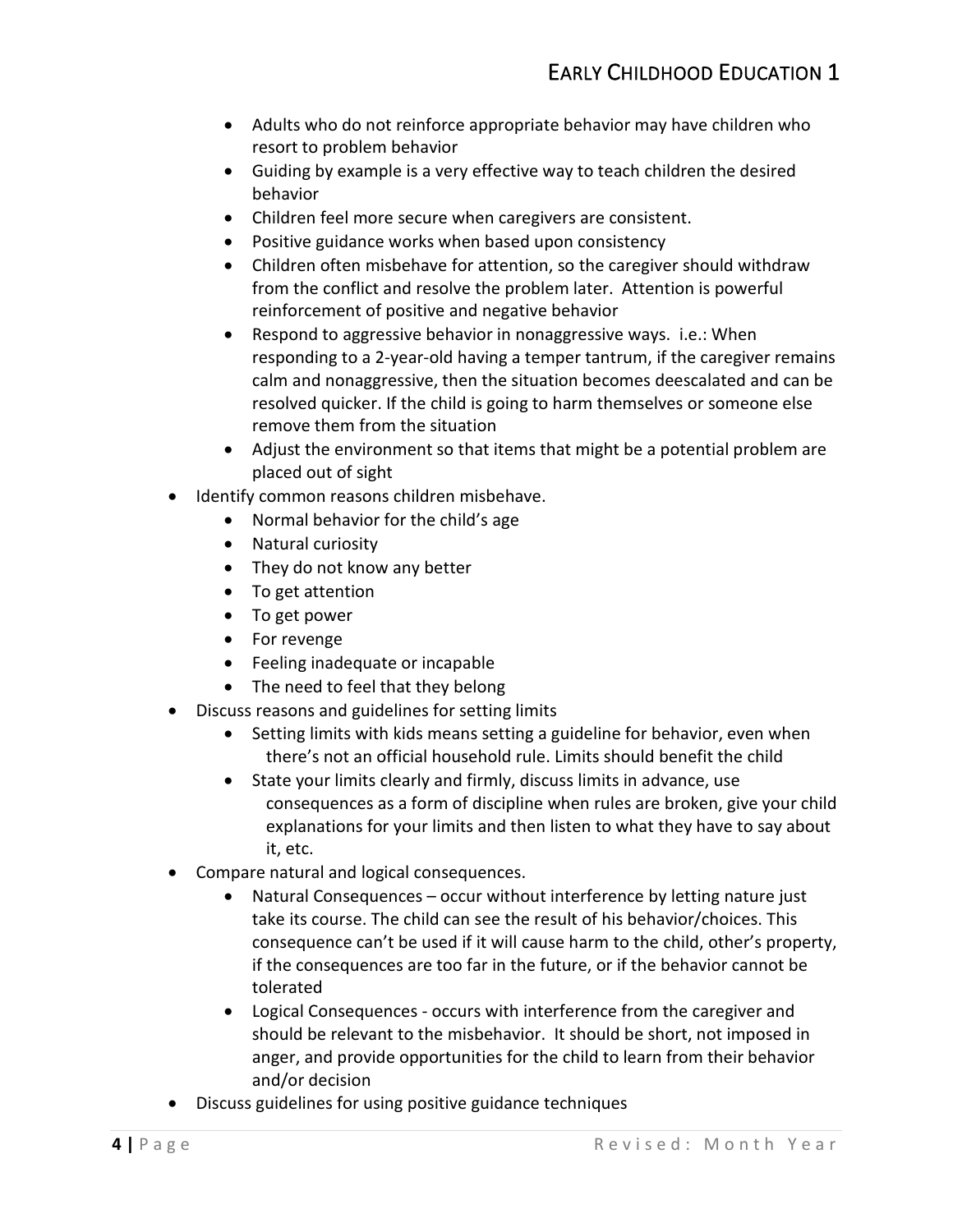- Positive statements
	- • Clearly stating what the child IS expected to do instead of TELLING THEM WHAT NOT TO DO. i.e.: "Walk in the house" vs. "Don't run in the house."
	- • When giving directions, get down on the child's eye level to talk with them
	- • To encourage a child to complete a task, tell them what needs to be done in short and simple steps (2 or 3 max) and then go and help them get started
- Redirection
	- behavior by helping the child to pay attention to or focus on something else that is equally or more appealing • Substituting unacceptable or dangerous behavior for acceptable
	- • Children up to two years old can easily be distracted to change their behavior like playing with a toy instead of the electrical outlet
	- • Some behaviors just need to be redirected to an appropriate place such as having a child jump on a trampoline instead of on the bed
- Reverse attention
	- Attention is a powerful reinforcement to guide children in a positive or negative direction
	- Ignore the negative behavior when possible and reinforce the positive behavior
- Positive reinforcement
	- Positive reinforcement is a great motivator and modifies behavior
- Limited choices
	- Give children opportunities to make choices within the caregiver's limits
	- Limit the number of options provided and be careful of the choices you give by making sure that you can really stand by it
	- • When children can make their own choices, even if it is within your limits, they not only get practice in making decisions, but they feel in control of the situation and are more willing to do what was asked
- Time Away/Cool down area
	- An area or time away where a child can calm down
	- Encouragement
	- know what they are doing right and what is expected of them • Praise and encouragement for the child's positive actions is a better motivator than punishment. Children act better when they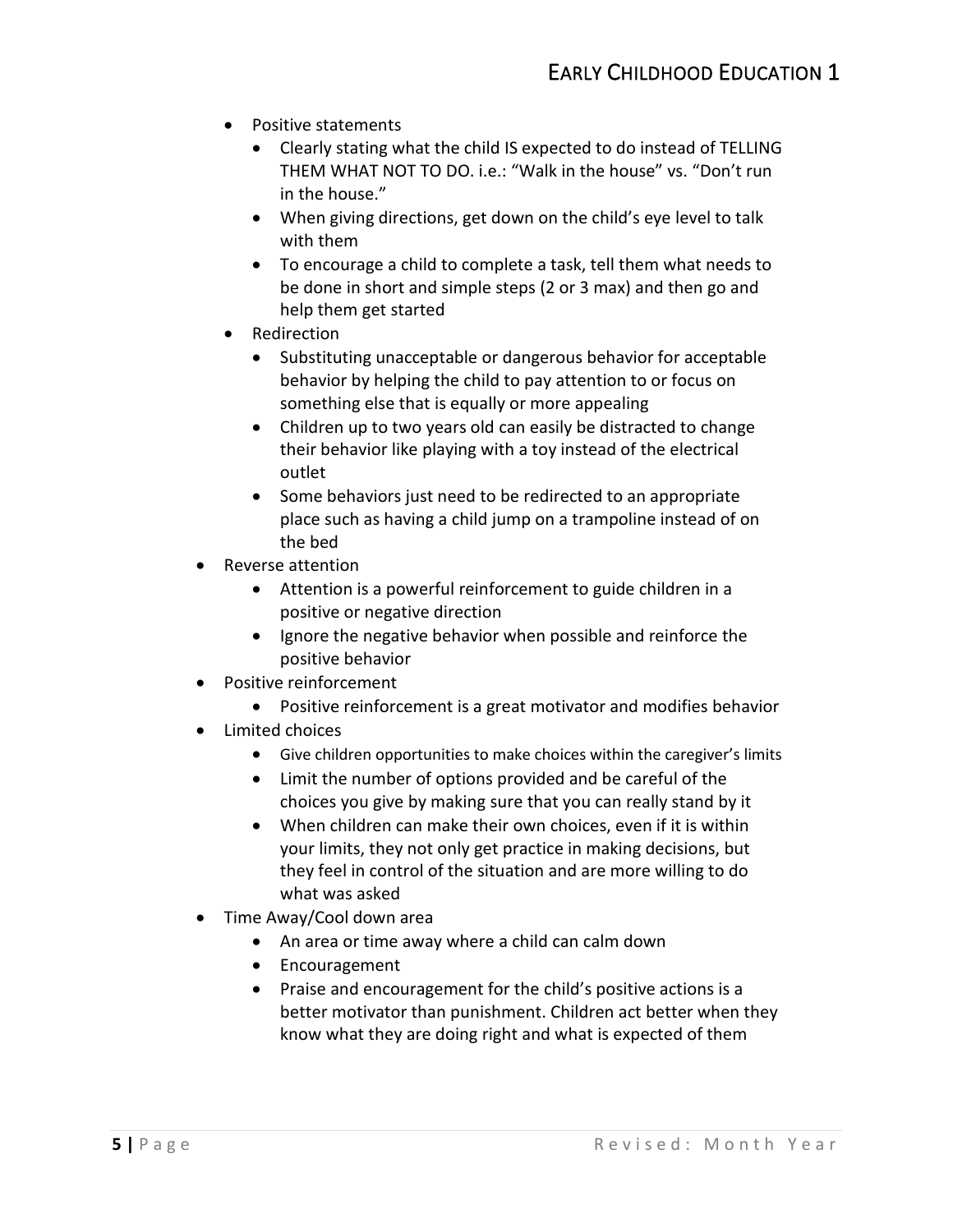## Standard 3

- Incorporate observation techniques and guidelines while studying children and developing strategies to meet their needs.
- Know the purposes of observing children
	- growth and behavior patterns. To develop realistic curriculum and goals. • Observation - An observation is watching children with the clear goal of studying a specific behavior or ability. It helps you to learn and understand children and better enables you to interact with and teach them. Helps to identify how best to challenge and support the children. Observations show
		- Naturalistic Observer An observation is watching children with the clear goal of studying a specific behavior or ability.
		- Participant Observer An observation during interaction with children with the clear goal of studying a specific behavior or ability.
- Understand objective/factual statements vs. subjective/interpretative statements
	- solid facts using the 5W's (who, what, where, when, how, why) as a foundation. They focus only on what you can see and hear. They set aside personal feelings and prejudices. • Objective/factual statements- statements that rely on and are based on the
		- personal feelings and prejudices.<br>• Yohnny sat and stared at the blocks before he began to build with them.'
	- and feelings about the behavior that has been observed. Generally, should • Subjective/interpretive statements- rely on personal opinions, assumptions, not be used.
		- • 'Johnny did not want to build with blocks, I don't think he likes playing blocks, so he sat and stared at them.'

## Standard 4

Identify appropriate environmental space arrangement.

- Purposes of intentional space arrangement
	- • Everything in your space, including furniture, materials and supplies set the tone for the class
	- Children will be inclined to act appropriately if the space is orderly and organized with a place for everything
	- Centers are defined and include a quiet/calming space where a child can be alone
	- Space should be welcoming, pleasing to the eye and safe
	- Children should have ownership in the space (ex. children's artwork displayed at their eye level)
	- The space should be inclusive (multicultural, non-sexist, differing abilities) through books, pictures and learning materials
	- Containers and shelves are child sized and labeled with words and pictures to support independence and language skills.
- Space arrangement
	- Wet- Visual arts, Science, sensory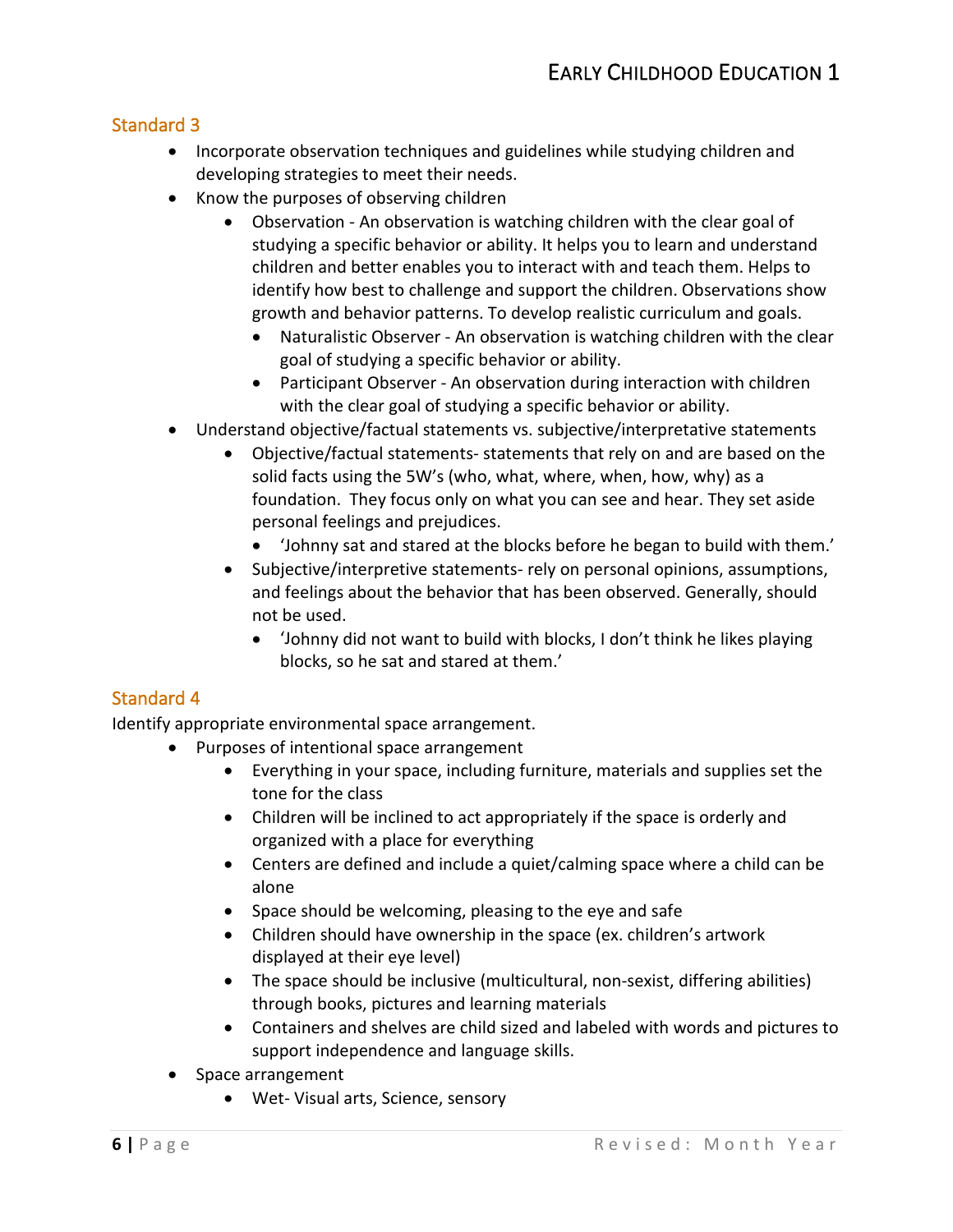- Dry- Mathematics and manipulatives
- Active- Dramatic arts and blocks
- Quiet- English Language Arts and technology

## STRAND 2

#### **Students will develop age-appropriate curriculum for young children.**

#### Standard 1

- Identify components of curriculum planning.
- Identify and/or demonstrate the responsibilities of the lead and support teacher.
	- Lead Teacher: Create the daily plan for the class. Responsible for the pace support teachers to help with lessons and activities, crowd control,  $\bullet$ and order of the lessons. Anticipate the needs of the children. Involve preparation, etc. Clean up and leave the classroom better than you found it. Complete an evaluation of the day with suggestions for next time.
	- Support Teacher: Help with activities, crowd control, preparation, and anticipate classroom/lead teacher needs. Make activity idea suggestions. Fulfill assignments of preparing activities from the lead teacher. Get involved in the activities and support the children. Help with clean-up and evaluating the day's activities.
- Understand calendaring, daily scheduling/routines, learning centers and group time.
	- Calendaring- identifies what month, week, or day will "look" like. Teachers • may assign a theme for a determined length of time. Calendaring gives you the ability to make sure that your curriculum is covered, and nothing is forgotten or overlooked.
		- Themes- One main topic, idea or concept around which the classroom activities are planned. The most effective themes are those that address the interests and needs of the children (i.e. seasonal events, holidays etc)
	- Daily Scheduling and routines- Provide a flexible schedule for each day predict what will happen next. Diminishes misbehavior. • including lessons and activities so the center runs smoothly. Provide consistency and predictability. Gives a feeling of security because they can
	- Learning Centers- Can be offered in all content areas and on a variety of levels. Children can work independently or in small groups. Help children focus and actively learn, share and explore concepts at their own pace.
	- where they share their thoughts, listen to one another, actively participate • Group Time- a time when children come together as a community of learners together and build a sense of respect and support for one another
- Know the components of a lesson plan.
	- Lesson Plan- A description of the activity that includes goals and procedure
	- Objective- The overall goals that the teacher wants the children to learn, know and/or do. Based on the predetermined standards and the teacher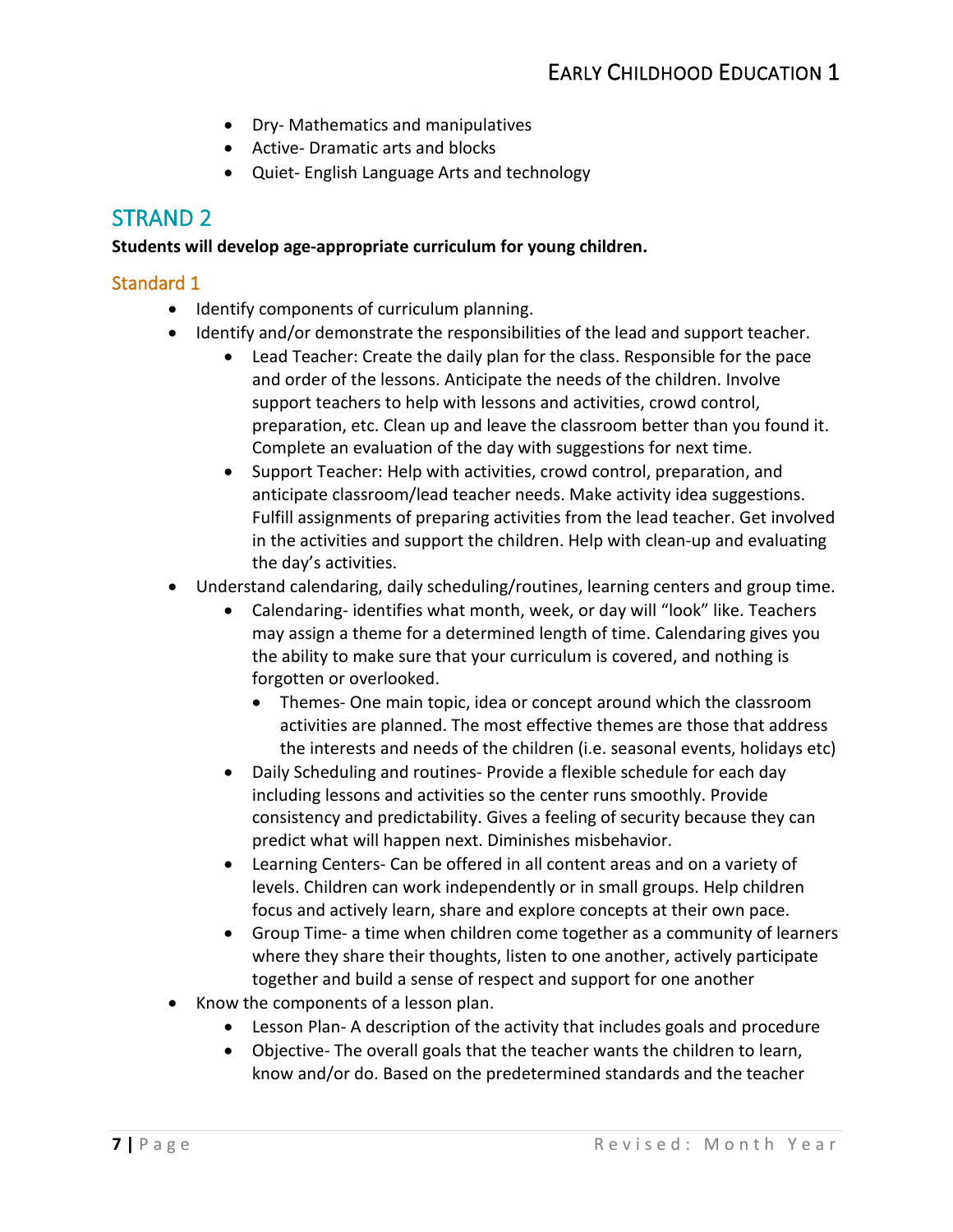writes the goal (objective) on how to meet it. They describe the expected outcome or desired results of an activity.

- Three Parts to an Objective
	- Who
		- Who are you teaching? "The children will…"
- What
	- What is the expected standards for a specific observable learning outcome that will be met?
	- • This is how you will be able to evaluate or assess the child's performance and learning.
	- Never use the words "learn or understand" as verbs.
- How
	- • How will you use measurable strategies or ideas for activities to that will be done by the child. facilitate the standards and promote learning? Explain the actions
- Example
	- from rain. • The child will sort clothing into what will and will not protect you
- from rain.<br>Content Learning Area- Fine and gross motor activities in the areas of English<br>Content Learning Area- Fine and gross motor activities in the areas of English Language Arts, Mathematics, Science and Sensory, Social/Emotional and Social Studies, Creative Arts and Physical/Health and Safety
- • Concept- Vocabulary words and factual statements that you want the children to understand or grasp as they complete the learning centers.
- • Procedure- What is going to be done step-by-step and how you are going to do it. Also, includes the supplies or materials that will be needed for the activity.
- Rationale- Why is the activity DAP? How does it meet DAP requirements?
- • Transitions- Refers to the movement from one activity to another or the completion of an activity so as to begin a new activity.
	- Concrete Signals- children or objects move from one place to another
	- Visual Signals- items are used that the child can see to inform them of a change in activity.
	- Auditory Signals- sounds used to move children from one area to another
	- Novelty Signals- involve the use of unusual or new actions and devices to • move the children from one activity to the next

## Standard 2

Create DAP learning experiences for preschoolers

- • Demonstrate an awareness of Utah School Readiness Standards for each of the learning areas.
	- - Find Utah School Readiness Standards at:<https://urpd.usu.edu/ou> files/uploads/Utahs\_School\_Readiness\_Standards.pdf
- • Demonstrate knowledge of English Language Arts for preschoolers
	- Promoting the development of language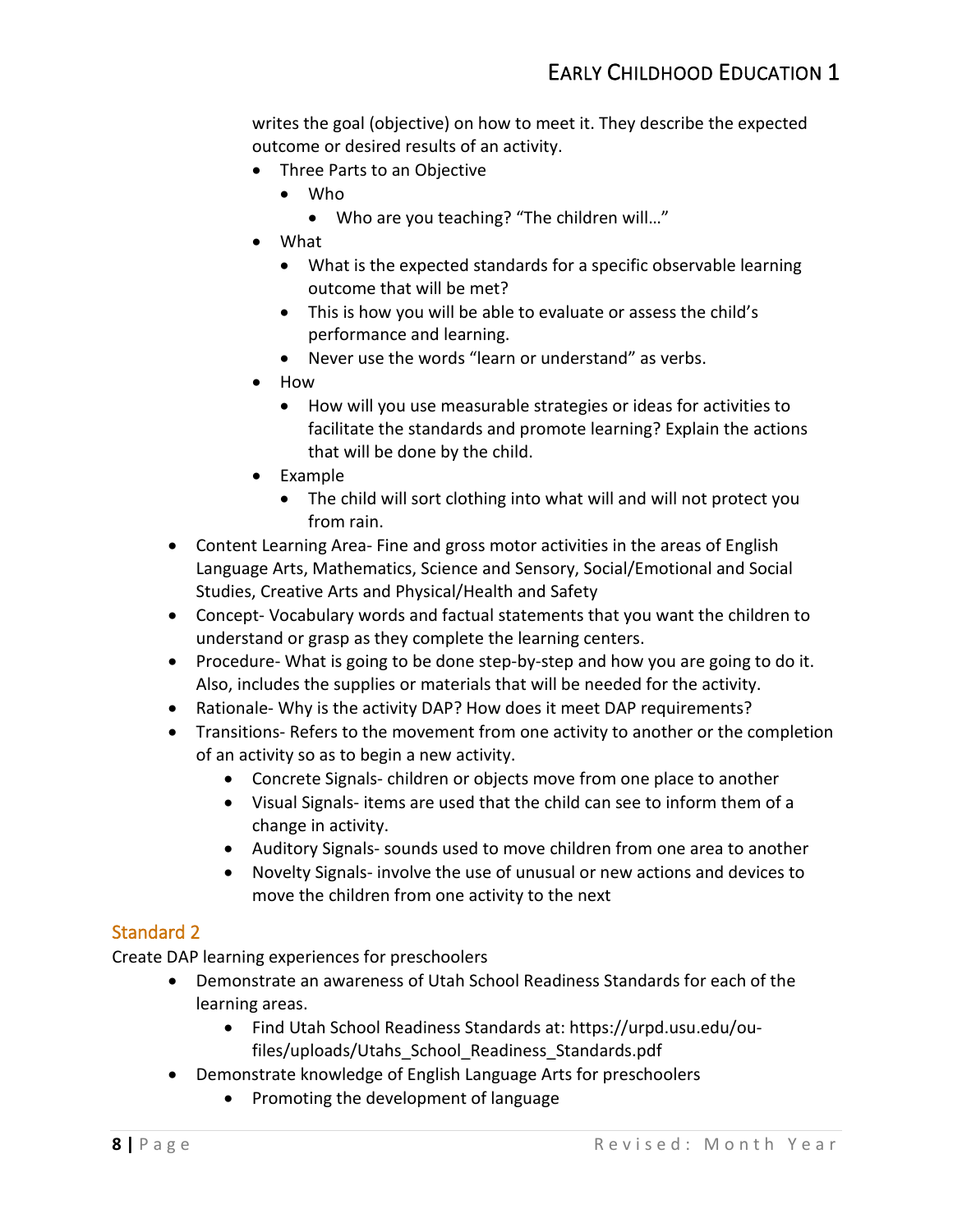- Language development needs interaction and practice. It also needs participation and not memorization.
- Ways to develop language:
- • Show and tell or sharing time, finger plays (ex., the itsy-bitsy spider), reading time, free play, dramatic play and social activities
- Create a literacy rich environment (words and pictures around the room)
- Create a writing center where children can begin using fine motor muscles to develop skills
- Use nursery rhymes
- Concept Knowledge
	- Phonological awareness- sounds of letters and words
	- Alphabet knowledge- familiar with shapes and sounds of letters
	- Print knowledge- rules of print (such as reading and writing from left to right)
	- Book knowledge- parts of a book, how to use books, and that pictures and print have meaning
- Selecting books
	- Look at the number of pictures in the book
	- Check the physical size of the book, is it appropriate for young children?
	- Will the story interest the child?
	- Is the story appropriate for young children?

## Performance Skills

Strand 1

- 1. Complete FCCLA Step One [https://www.uen.org/cte/facs\\_cabinet/facs\\_cabinet10.shtml](https://www.uen.org/cte/facs_cabinet/facs_cabinet10.shtml)
- 2. Evaluate a developmentally appropriate learning environment.
- 3. Create a developmentally appropriate English Language Arts lesson plan; include objective, content area, concepts, procedure, rationale and transitions *CDA Resource Collection I-3 \*CDA pg. 13*
- 4. Create a bibliography of 10 Developmentally Appropriate Children's Books  *CDA Resource Collection III \*CDA pg. 13*
	- • Demonstrate knowledge of Mathematics for preschoolers
		- • Young children are natural mathematicians, who use math in everyday life. Social interaction, repetition, and practice are necessary for all learning experience math. Food experiences (kitchen math) is a good concrete way to experiences, but especially math. Introduce simple concepts and use mathematical vocabulary to help children gain mathematical fluency. Use manipulatives and hands-on, concrete experiences to help children teach math.
			- Manipulatives- objects that provide tactile, hands-on learning experiences and practice fine motor skills.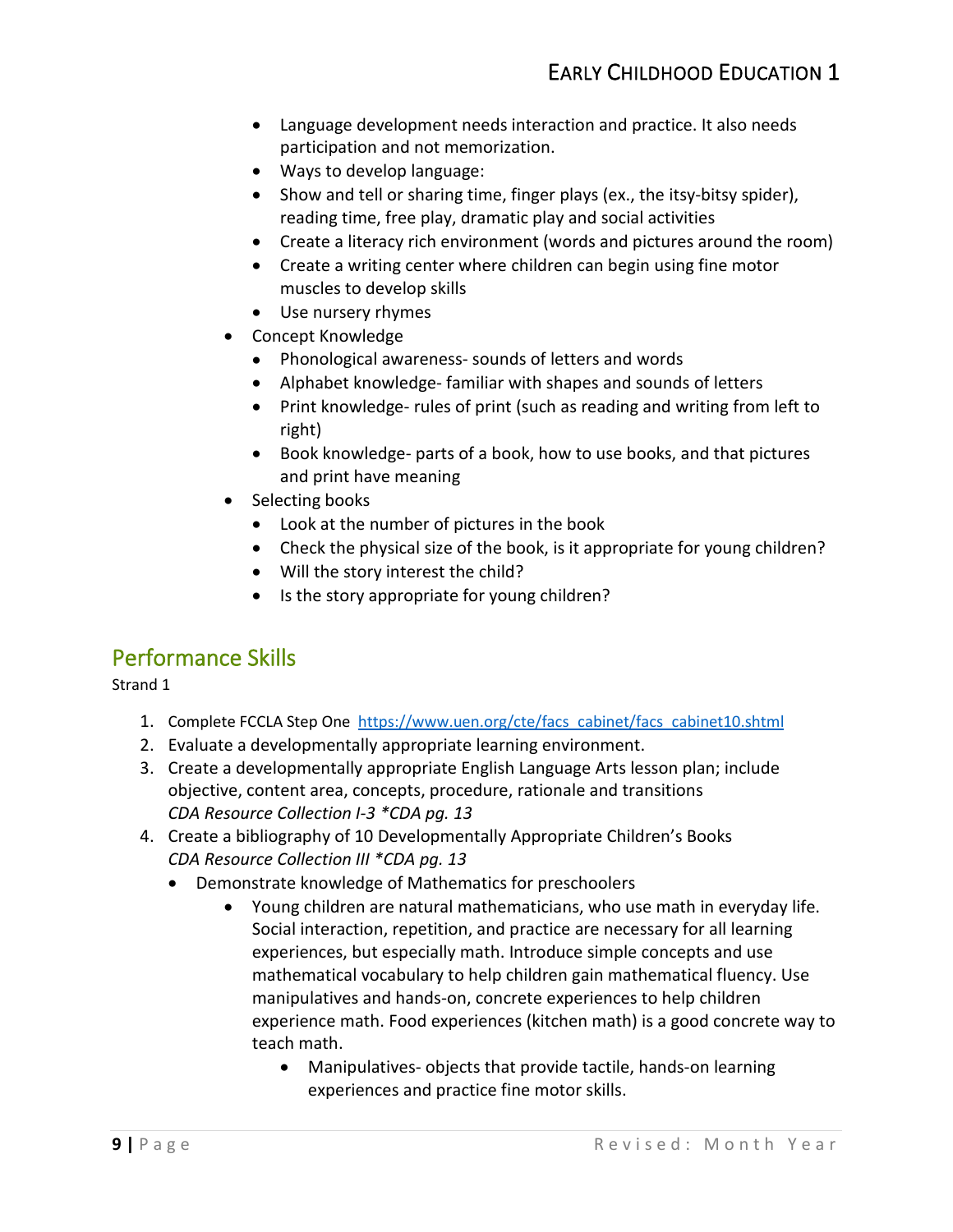- Concept Knowledge
	- • Matching/Comparing- comparing objects that are alike, the same, or share one or more common features
	- • Classification- grouping, categorizing or putting items together by nature or group name (dogs vs cats)
	- based on similarities and differences (types of dogs) • Sorting- breaking down the objects into more specific characteristics
	- Sequencing- the order of how to accomplish a task or how things happen (beginning, middle, end)
	- consists of counting numbers sequentially • Rote Counting- simplest number concept that children develop,
	- represent a quantity. consists of counting numbers sequentially<br>• One-to-one correspondence- ability to match an object to the corresponding number and recognize that numbers are symbols that
	- Quantity- seeing the overall picture of the amount or number of different objects without counting the objects.
	- numerical quantities or order. (The picture of the #1 is 1) • Numeral Recognition- identifying that written symbols stand for
	- Ordering- understanding the order of objects
	- • Probability and Statistics- probability is making a prediction. Statistics is data analysis using charts and graphs to create a collection, organization or visual representation of information discovered.
	- • Measurement- Finding the quantity of objects (length, height, weight, size, time, temperature, volume, and quantity).
	- Conservation- an object remains the same amount even though its shape changes
	- to another object (based on position, direction, proximity, • Spatial Relations- Understanding how an object is in space in relation arrangement, etc.)
	- Patterning- order based on repetition
	- Shapes- Two and three-dimensional objects and their properties
	- Seriating- Identifying size relationships between objects and then placing them in order based on an increase or decrease in size, weight, and volume
- 5. Create a developmentally appropriate Mathematic lesson plan; include objective, content area, concepts, procedure, rationale and transitions *CDA Resource Collection I-3 \*CDA pg. 13* 
	- Demonstrate knowledge of Science and Sensory activities for preschoolers
		- everything. Children learn through their senses and use the scientific method should be given ample time to discover the world around them. • Children are naturally curious about the world around them, they question constantly to observe, collect and interpret data and draw conclusions. They
		- Ways to develop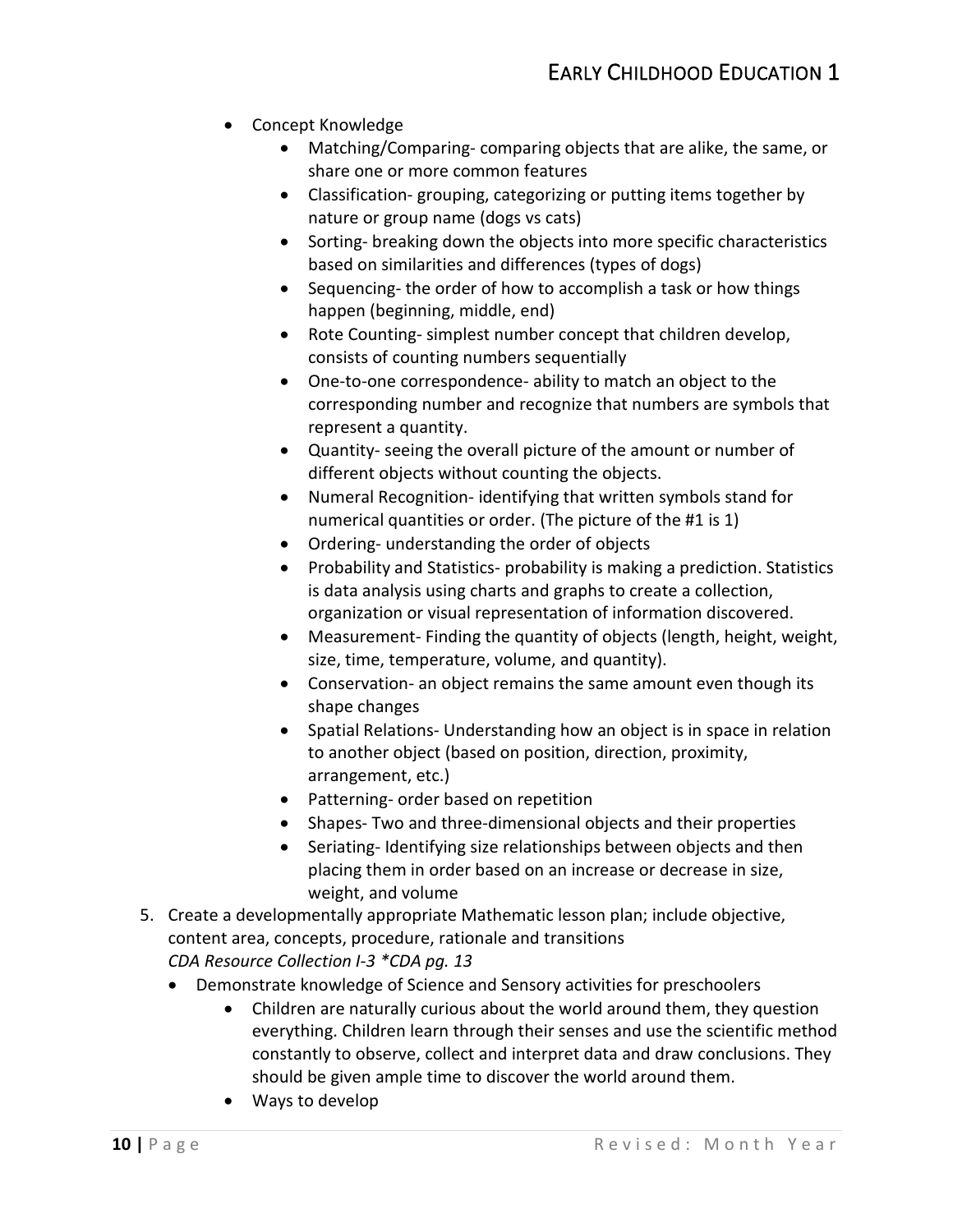- • Sensory experiences- allow children to discover the world around them using their senses to explore, investigate and experience. A sensory table is a good way to promote exploration and discovery
- Observations- Classify, compare/contrast, investigate, document, etc.
- Questioning- Use effective questioning can be used to encourage critical thinking and problem-solving skills
- investigate and promote sensory experiences • Food experiences can be a good way to make observations, explore,
- Concept Knowledge
	- Earth and Space Science
		- Day and night
		- Changes in seasons
	- Motion and Properties of Materials
		- Pushing, pulling, kicking and rolling
		- Fast and slow
		- Non-living objects; rocks and manmade objects
	- Life Science and the Nature of Living Things
		- Names and sounds of zoo or farm animals
		- Living objects; animals, insects, plants, humans etc.
- 6. Create a developmentally appropriate Science/Sensory lesson plan; include objective, content area, concepts, procedure, rationale and transitions *CDA Resource Collection I-3 \*CDA pg. 13* 
	- Demonstrate knowledge of Social Emotional Learning for preschoolers
		- Social Emotional Learning- process of helping students develop the skills to • manage their emotions, resolve conflicts and make responsible decisions
			- Emotional domain is the foundation of all other developmental areas
			- more likely to continue to demonstrate positive behavior • Students that demonstrate respect and practice positive interactions are
		- Play
			- Mildred Parten's Six Stages of Play
				- Unoccupied- Children are relatively still and their play appears scattered. This type of play builds the foundation for the other five stages of play. This stage allows children to practice manipulating materials, mastering their self-control and learning about how the world works
				- without any other social involvement. Children in solitary play may motor or cognitive skills, and prepare themselves to play with others • Solitary- This type of play occurs when children entertain themselves not notice or acknowledge other children. When children engage in solitary play, they can explore freely, master new personal skills like
				- playing, but do not join in are onlookers. The active part of their play is watching others. Children learn about the social rules of play and • Onlooker- Children who sit back and engagingly watch other children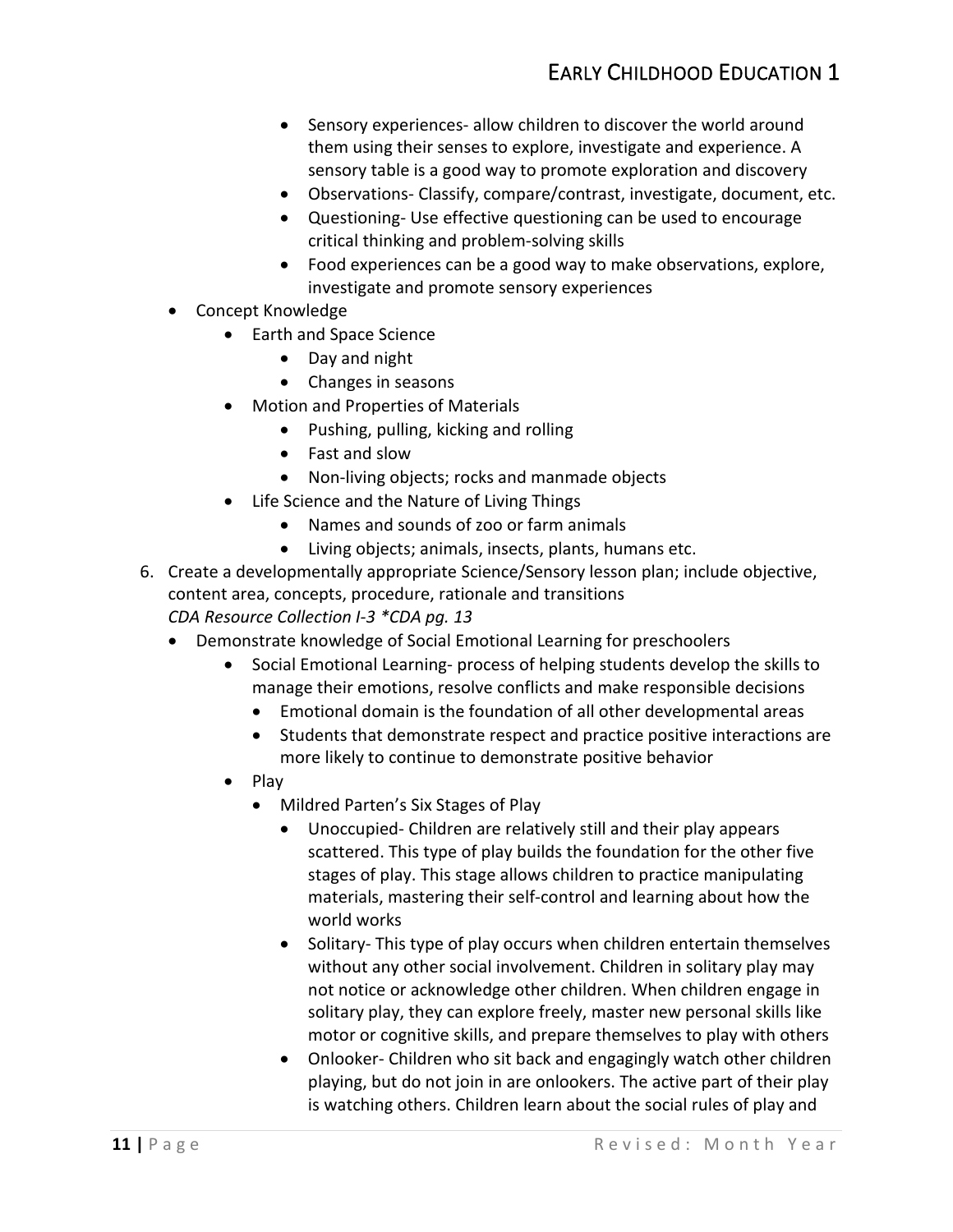relationships; they explore different ways of playing or using materials and they learn about the world in general

- skills and learning new methods to engage together. • Parallel- This occurs when children play next to each other but are not really interacting together. Think of this stage like a warm up exercise—children work side by side on the same activity, practicing
- begin to be more interested in the other players. They practice what they observed through onlooker and parallel play. They can start to • Associative- This type of play signifies a shift in the child. Instead of being more focused on the activity or object involved in play, children use their newfound social skills to engage with other children or adults during an activity or exploration
- players. Children might adopt group goals, establish rules for play. It's important to remember cooperation is an advanced skill and can be very difficult for young children. Supporting Children in Play • Cooperative- Play is categorized by cooperative efforts between
- Supporting Children in Play
	- Whether it's pulling out fun new materials to explore, taking your • Set the scene- Create opportunities for your child to explore. child to a museum or simply walking around the block. Help your child discover new places, materials and people to play with.
	- think your child should be playing or what you expect them to do with children have control of a situation, they learn to listen to their own for them, and also fun and engaging. • Hold on to your expectations- Instead of worrying about how you a certain toy or in a specific situation, let your child decide. When cues and promptings, making learning developmentally appropriate
	- gives you the opportunity to support them when they need it. Your • Support and guide- Being present and engaged in your child's play child might need help learning a new skill or emotional support exploring a new environment, or they may need new ideas and inspiration from their favorite adult.
- Reference: Rymanowicz, K. (n.d.). The power of play Part 1: Stages of play. • Retrieved March 09, 2018, from [http://msue.anr.msu.edu/news/the\\_power\\_of\\_play\\_part\\_1\\_stages\\_of\\_play](http://msue.anr.msu.edu/news/the_power_of_play_part_1_stages_of_play)
- Demonstrate knowledge of Free Play
	- No instructions are needed just the supplies
	- Allows child to act upon their own imagination and to problem solve through the activity experience
	- Open-ended toys or activities: child decides when the activity is over
	- Closed-ended toys or activities: activity determines the end of the game
	- Incorporate fine and gross motor activities in free play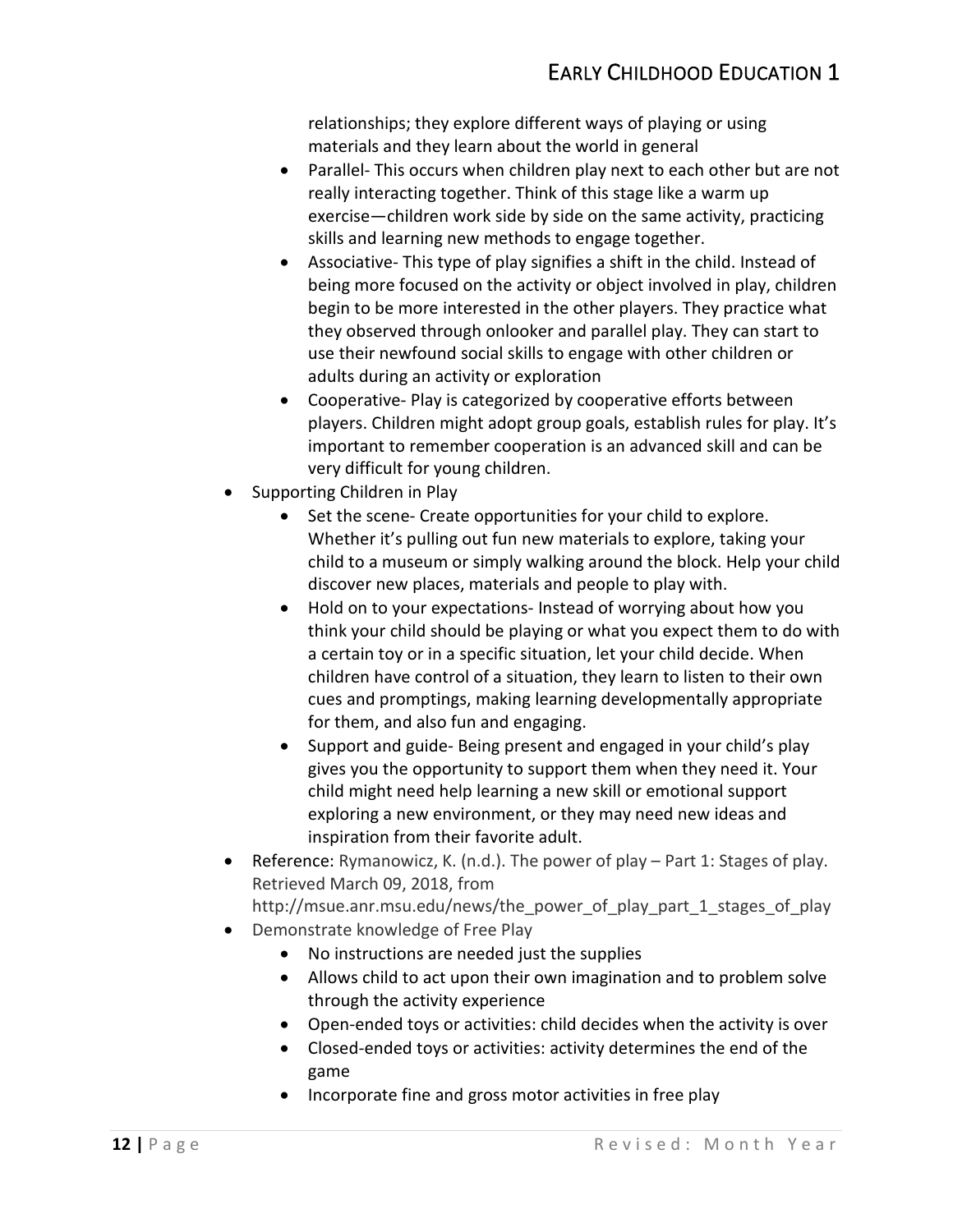- Fine motor activities—finger plays, manipulatives, etc.
- Gross motor—running, skipping, yoga, etc.
- 7. Create a developmentally appropriate Emotional Skills/Regulation lesson plan; include objective, content area, concepts, procedure, rationale and transitions *CDA Resource Collection I-3 \*CDA pg. 13*
- Demonstrate knowledge of Creative Arts for preschoolers
	- Creative Art
		- Creativity- the art of putting something together in a new and different way
		- Open-ended- all mediums are used to create and explore. An opportunity for exploration and expression without a look-alike result is the goal. We are not crafting.
		- Benefits
			- Physical- fine and gross motor skills, hand-eye coordination, manual dexterity
			- Emotional- expression of self (interests, perceptions, feelings, style). Develops autonomy and positive self-concept
			- Social- develops cooperation, respect, diversity awareness
			- Cognitive- encourages complex thinking, interpretation of the world
		- Supporting Creative Art
			- Create an environment that encourages independent thought and interest
			- Value the process not the product
			- Accept and appreciate; view art objectively, encourage children
			- Encourage without pressure; make specific comments about their work by noticing effort, creativity, technique, design, etc. Ask open-ended questions
	- Demonstrate knowledge of visual art
		- Stages of Visual Art
			- Scribbling
				- Random marks, dots, and lines on the page
				- Manipulates the drawing tool with little or no concern for the appearance of the marks being made
			- Pre-schematic
				- • Drawings become more complex, although they are usually unrealistic
				- • Children will tend to use their favorite colors, rather than represent objects in accurate colors
				- Drawings are very simple with few features
				- Objects in drawings float in space, they are not anchored
				- • "Tadpole figure people" are drawn with a very large head on a small body with extended arms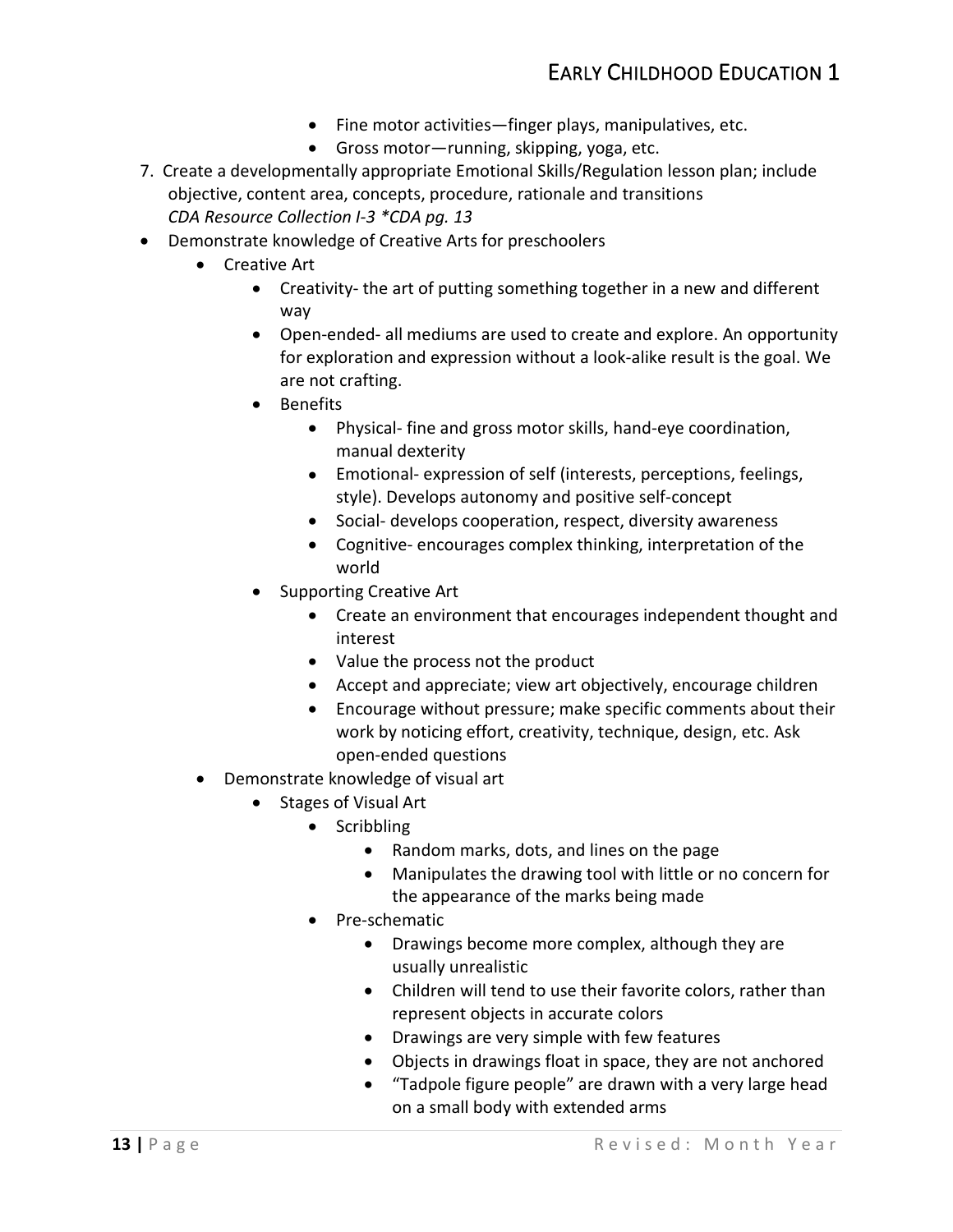- Interiors and exteriors are shown at the same time (x-ray drawings)
- Schematic
	- Drawings become more proportional and more detailed
	- Colors become more realistic and stereotypical
	- Definite order in space relationships where everything sits on the base line
	- Show emotions
	- See gender differences between what boys and girls draw
- Realism
- Control over the medium, content and organization is evident
- • The figures become detailed, natural in appearance or are intentionally stylized
- During this stage the child becomes most critical and selfconscious about their ability to produce realistic artwork
- Demonstrate knowledge of music and movement activities
	- • Components of a music program include: singing songs, listening to music, playing instruments, being aware of music components (tempo, rhythm, pitch, etc.), moving to music and expressing themselves
	- • Guiding a music experience: participation is about exposure to the activity not memorizing words. Being enthusiastic and animated is more important that having a good voice.
	- Creative Movement: when ideas and feelings are expressed in imaginative, interpretive and informal ways through movement
- Demonstrate knowledge of dramatic play
	- All content areas can have elements of dramatic play (ex., the science center can have lab coats, googles, gloves, etc.)
	- When children recreate realistic or fantasy situations and acts them out
	- variety of pictures and props • Create spaces that are multicultural and non-gender specific; supply a
	- Allow freedom and be cautious with restrictions
- *CDA Resource Collection I-3 \*CDA pg. 13* 8. Create a developmentally appropriate Creative Arts lesson plan; include objective, content area, concepts, procedure, rationale and transitions
- 9. Keep an ongoing log of CDA professional education and work experience hours  *\*CDA pg. 8-10*